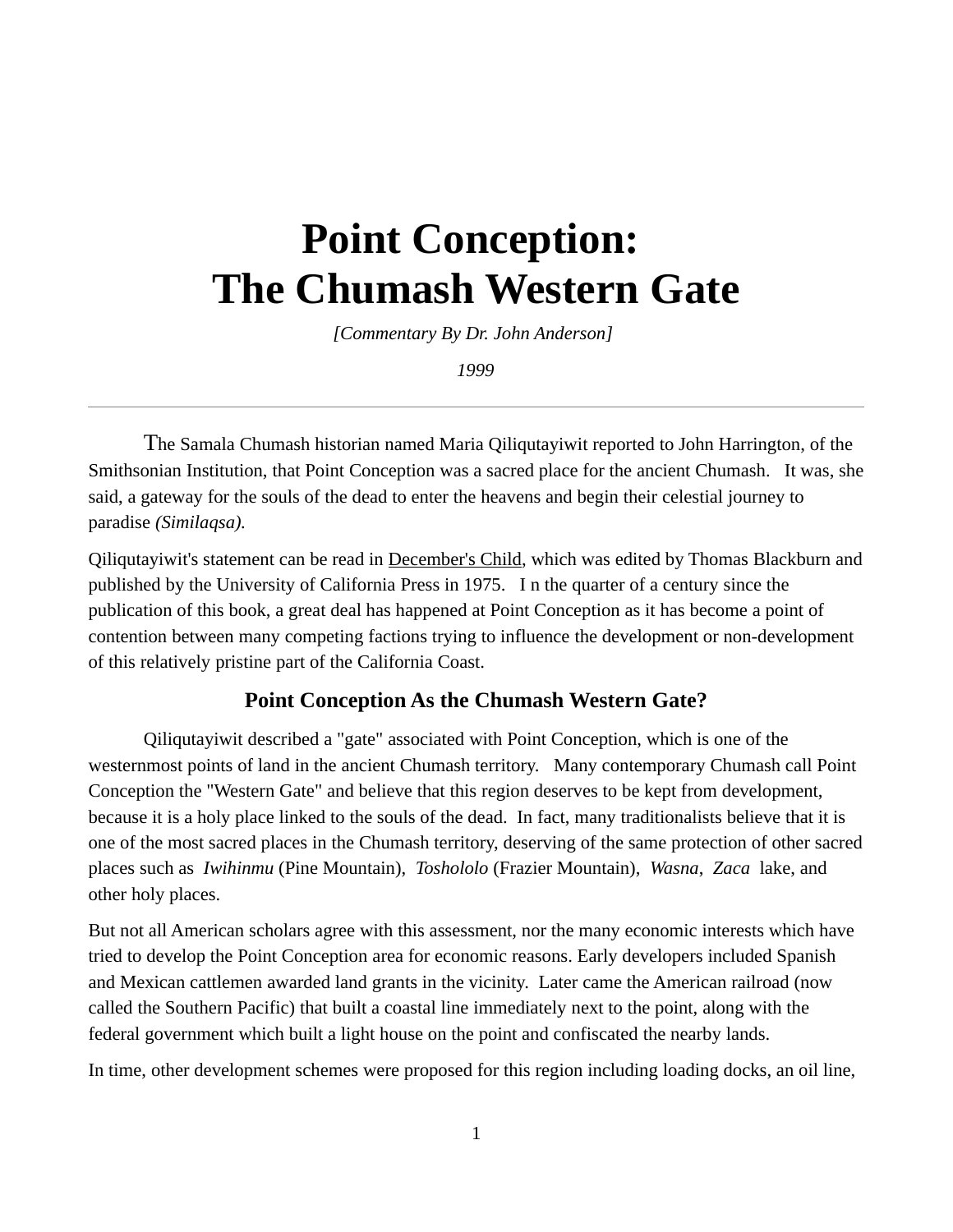and a massive liquefied natural gas facility. It was the gas facility which sparked the first major protest from traditional Chumash, who came to the Point Conception area to protest its desecration in 1978.

#### **Need for a Chumash Religious Sanctuary**

#### **At Point Conception?**

After the development plans for the liquefied natural gas facility was dropped, the point came into public awareness during construction of a oil pipeline. Various real estate interests proposed housing developments, golf courses, and other planned community schemes for the area. And in more recent years, it has been impacted by the development of a commercial California Spaceport nearby on the Vandenberg Air Force Base.

The Spaceport facility proved a quantum jump in potential negative impacts on the Greater Point Conception region, which the Chumash call *Humqaq*. I became concerned about the potential negative impact of a the commercial spaceport if it grew to even a fraction of the size its backers predicted, so I published an article in the *Earth Island Journal* [Fall 1998] documenting the powerful coalition of state and local politicians, aerospace interests, Air Force, and local chambers of commerce which were working to promote the spaceport. I questioned whether the coalition had done an adequate job of bringing all of the various Chumash factions into the consultation and planning process, especially the Traditional families who did not live on the nearby Santa Ynez Reservation. [Anderson, 1999]

#### **Impact of a National Seashore?**

Nathan Post maintains a web page on the proposed National Seashore, which would protect the remaining relatively undeveloped portion of Santa Barbara County including the Point Conception area. This federally protected coastline might, according to some advocates, stretch from Goleta to Point Conception. See *[Seashore](http://members.aol.com/NPost31229/Index7.html)* for more information on the proposed federal seashore.<sup>[1](#page-1-0)</sup> This webpage states: "It is important to remember that Point conception is a highly reverenced Chumash Indian site. The Chumash believe that this is where the souls of their dead ancestors depart for the spirit world."

The Gaviota Coastal Conservancy, founded by Bob Keats, is an advocate of the National Seashore plan, citing the fact that the Gaviota Coast represents the last significant stretch of relatively undeveloped coastal land of its magnitude remaining in Southern California. For additional information, you can reach Nathan Post at npost31229@aol.com

## **Private Landowners**

One of the concerns expressed by Nathan Post on his National Seashore web page is that the owners of large private estates in the Point Conception area may not want to abandon any potential development rights without expensive public compensation. One of these large landowners is the Hollister Ranch,

<span id="page-1-0"></span><sup>1</sup> This (Anderson) web page is located at angelfire.com/id/newpubs/seashore.html.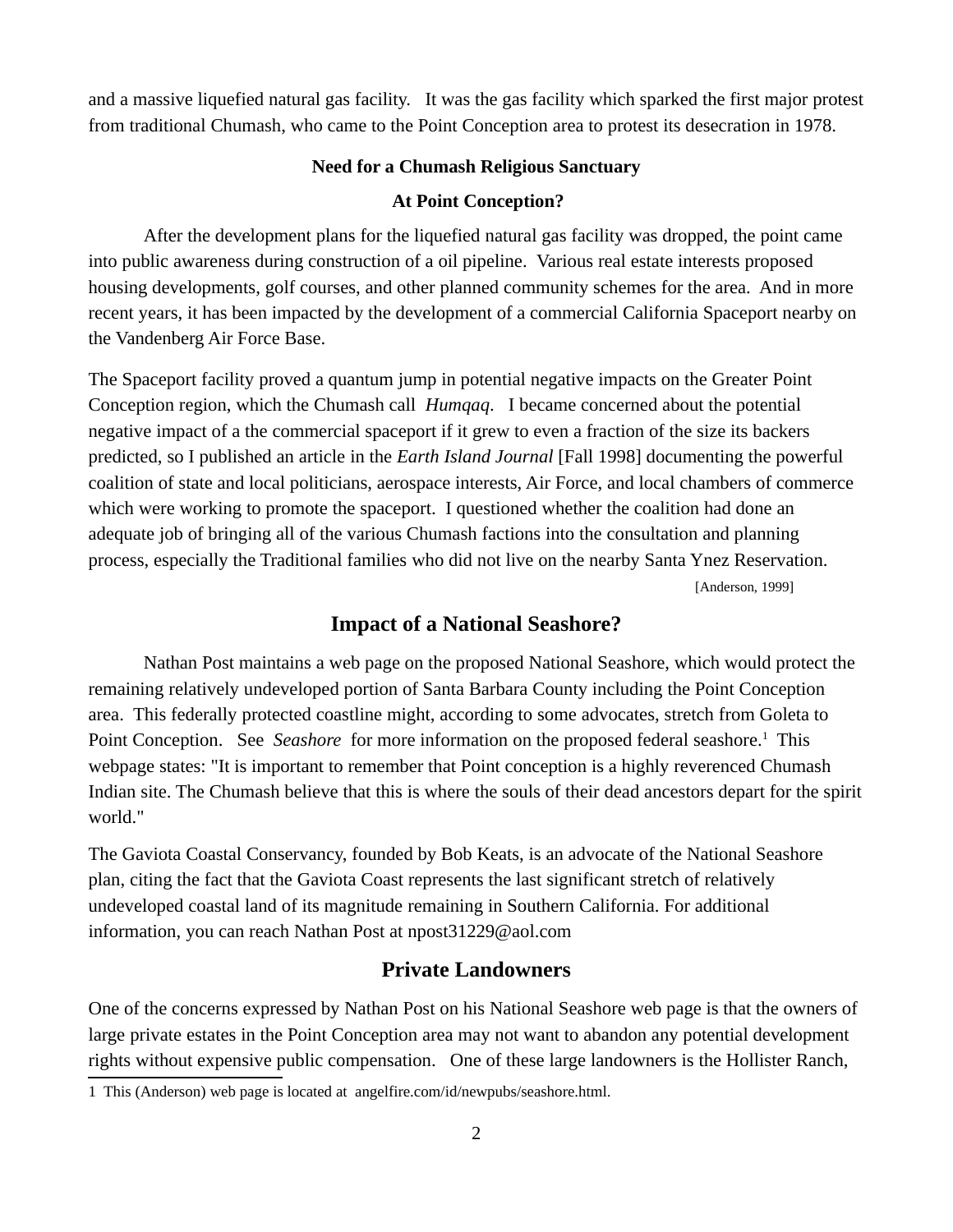and the other is the Cojo Ranch, which is located immediately at Point Humqaq and includes a number of important Chumash sites located nearby.

# **Kuta Teachings**

In 1997, Dr. Brian Haley and Larry Wilcoxon published an article in the journal of *Current Anthropology*. Out of interest in the many issues being raised about the role of Point Conception in the traditional Chumash religion, I responded to Haley/Wilcoxon's speculations through reference to my short book on the Chumash Path of the Dead. This book is called *Kuta Teachings*. [2](#page-2-0)

# **The Point Conception Occupation**

Many members of the Coastal Band of the Chumash Nation participated in the *Humqaq* Occupation. See Mike Khus' article in *News From Native California* on the 1978 occupation of the Point Conception area by Chumash and other native Americans trying to save it from development by a liquefied natural gas company.

Western Gate More than one 'gate' (opening, portal) into the celestial world is described in surviving Chumash narratives. Other gates include *Iwihinmu* mountain, *Wasna* mountain, and *Zaca* lake. What makes Point Conception special to the Traditional Chumash is that it is the only one in which an elder explicitly identified as a "gate" used by the souls of the dead! And since it was located in the westernmost area of the Chumash lands, it came to be called the Western Gate.<sup>[3](#page-2-1)</sup>

### Point Conception See *Point Humqaq*

 Point*Humqaq* The Traditional name for Point Conception is *Humqaq*, which means the Raven comes. In *Kuta Teachings,* the role of the Raven in Chumash mythology includes giving the souls of the dead their 'celestial eyes' needed for traveling on the Path of the Dead. Only by discarding the 'earthly eyes' of their previous lives, can the souls of the dead reach the heavenly paradise from which they are reincarnated. The state of the state of the state of the state of the state of the state of the state of the state of the state of the state of the state of the state of the state of the state of the state of the

 Point *Humqaq*: Greater Religious Area In *Kuta Teachings* the argument is presented that *Humqaq* was not a single site but rather a religious 'complex' that included a number of features located away from Point *Humqaq* itself (the exact point where the modern lighthouse is located today). This text also provides commentary on the documented religious sites located near the California Spaceport which are part of this larger religious complex.

Raven See *Point Humqaq*.

<span id="page-2-0"></span><sup>2</sup> *Kuta Teachings* was first published in 1998. Excerpts from this text can be accessed at angelfire.com/id/ newpubs/kuta.html.

<span id="page-2-1"></span><sup>3</sup> In later editions of *Kuta Teachings*, this commentary by M. S. Qiliqutayiwit is assessed so as to clarify the Western Gate terminology. The conclusion is reached that the field notes of anthropologist John Harrington are ambiguous on the identity of Qiliqutayiwit's "gate". It is speculated that the gate in question is the Christian gate to heaven [pearly gates theme] and not a gate at *Humqaq*. Note that this issue will be addressed in book four in the *Kuta Teachings* series. This unpublished book will be called *Similaqsa: The Land of Renincarnation and the Chumash Indians of Southern California*.